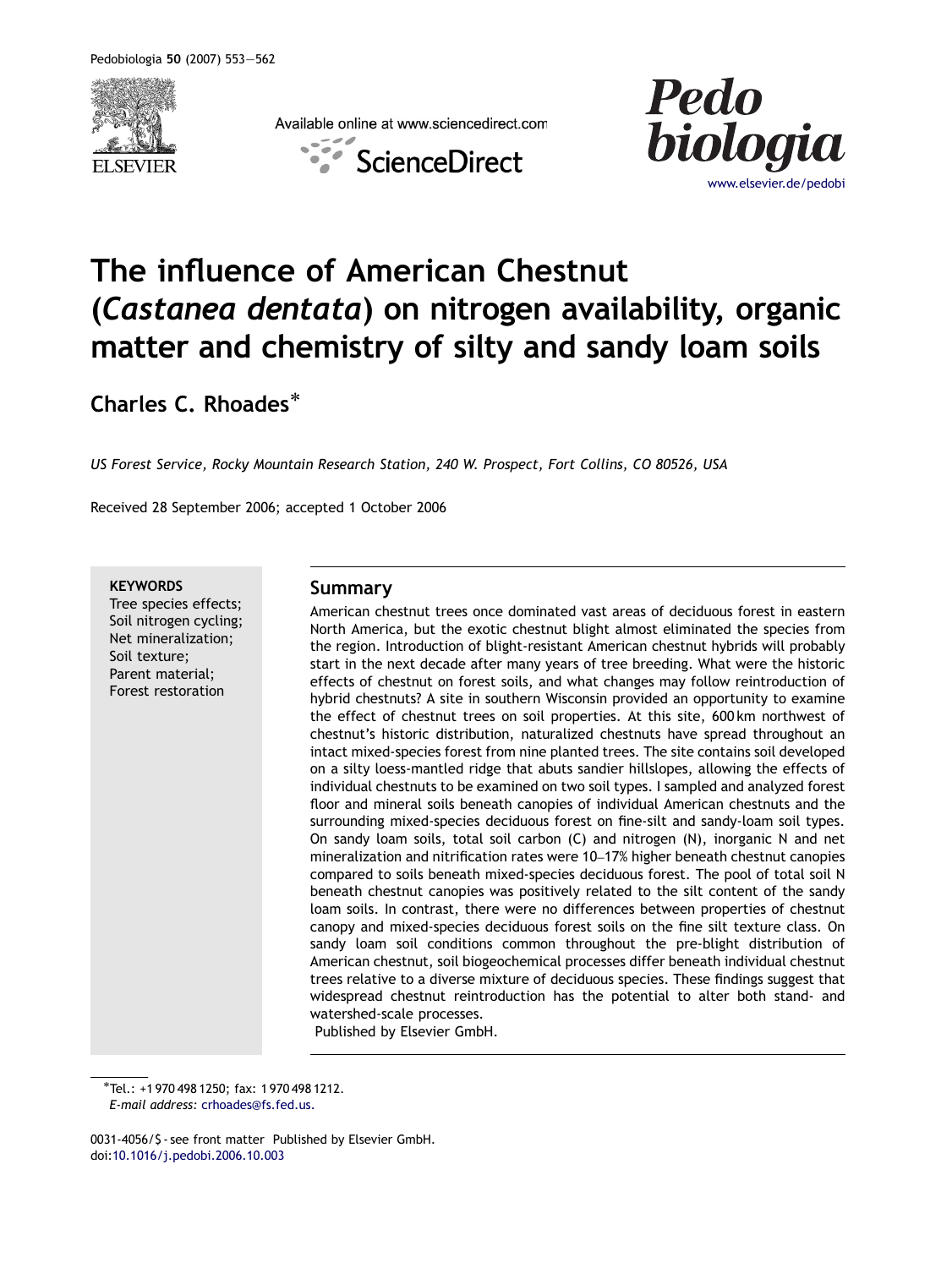## Introduction

American chestnut (Castanea dentata [Marsh.] Borkh.), was a dominant component of the eastern deciduous forest until 1904 when chestnut blight caused by Cryphonectria parasitica (Murr.) Bar., was introduced to North America [\(Russell, 1987](#page-9-0)). Before the pathogen eliminated chestnut from the forest overstory, chestnut occupied a wide range of landscape positions and soil types and occurred within many forest associations ([Braun, 1950;](#page-7-0) [Keever, 1953;](#page-8-0) [Russell, 1987](#page-9-0)). Throughout much of its native range, chestnut was an abundant overstory species on xeric ridges and more mesic hillslopes and coves [\(DeFriese, 1884](#page-8-0); [Hawley and](#page-8-0) [Hawes, 1912](#page-8-0); [Russell, 1987](#page-9-0)). Chestnut occurred on both north- and south-facing slopes and on soils formed from shale, sandstone, and occasionally limestone parent material ([Braun, 1935\)](#page-7-0), though the tree was most common on well-drained, acidic soils [\(Russell, 1987](#page-9-0); [Stephenson et al., 1991\)](#page-9-0).

Blight-resistant hybrid chestnuts will be available for introduction to North American forests within the next decade ([Hebard, 2001;](#page-8-0) [McKinstry, 2005](#page-8-0)). Hybrid chestnuts are generated through a backcross breeding process that combines blight-resistance from Asian chestnuts (C. mollisima or C. crenata) with desired growth, form and nut characteristics of the American chestnut [\(Burnham, 1981](#page-7-0)). Potential for widespread dissemination of hybrid chestnut provokes questions regarding forest ecosystem dynamics and species replacement. Persistence of chestnut logs for a half-century ([Hedman et al.,](#page-8-0) [1996](#page-8-0); [Muller, 2003\)](#page-8-0) combined with the previous abundance of the species suggests that biogeochemical characteristics of the American chestnut may have historically influenced soil properties.

Individual trees alter the biogeochemistry of soils within discrete zones of influence around trees isolated in savanna ecosystems [\(Belsky et al., 1989;](#page-7-0) [Kellman, 1979](#page-8-0)) as well as those embedded within closed-canopy forest [\(Finzi et al., 1998](#page-8-0); [Zinke, 1962](#page-9-0)). Species-level variation in tree effects relate to differences in the amount and chemical composition of organic matter inputs, in nutrient uptake and in the capacity to fix atmospheric nitrogen, as well as secondary factors that follow from the effects of these differences on soil biota ([Binkley, 1995;](#page-7-0) [Rhoades, 1997](#page-8-0)). The resulting diversity of soil conditions has been described as a ''mosaic of profiles reflecting the chemical characteristics of ground cover vegetation and individuals of the various tree species present'' [\(Boettcher and Kalisz, 1990](#page-7-0)).

Characterization of tree effects on soil properties must consider species influences along with site conditions. For example, C and cation concentrations differed between subcanopy soils beneath a variety of African savanna species and adjacent open areas to a greater extent in sandy soils as compared to fine-textured soils [\(Campbell et al.,](#page-7-0) [1994](#page-7-0); [Charreau and Vidal, 1965;](#page-7-0) [Kamara and](#page-8-0) [Haque, 1992\)](#page-8-0). Cation exchange capacity was lower in the sandy soils such that subcanopy organic matter inputs had greater effect on the size of the exchange complex [\(Campbell et al., 1994](#page-7-0)). Similarly, the N<sub>2</sub>-fixing alder, Alnus crispa (Ait.) Pursh., significantly enriched soil N capital and availability on sandy, nutrient-poor floodplains but had little influence in upland sites with silty texture and higher N soils in northwestern Alaska [\(Rhoades](#page-8-0) [et al., 2001](#page-8-0)). These studies indicate that antecedent soil properties that regulate exchange reactions and organic matter dynamics may determine the imprint of trees on soil biogeochemical processes.

Chestnut blight disease spared few locations where it is possible to estimate the potential of American chestnut to influence biogeochemical processes and edaphic patterns of forest ecosystems. An isolated stand of American chestnut located 600 km beyond the tree's native range in southwestern Wisconsin, affords a rare opportunity to investigate the effect of chestnut trees on soil chemistry and nutrient dynamics [\(Cummings-Carlson](#page-7-0) [et al., 2002](#page-7-0); [McEwan et al., 2006](#page-8-0); [Paillet and Rutter,](#page-8-0) [1989\)](#page-8-0). Chestnuts radiated from nine planted trees throughout 36 ha of mixed hardwood forest and now comprise about 30% of the overstory basal area [\(McEwan et al., 2006\)](#page-8-0). Individual chestnuts are adequately dispersed so that soils beneath chestnut crowns can be compared to soils influenced by the mixture of species in the surrounding forest. The forest encompasses an abrupt transition between silt loess and sandstone parent materials thus allowing an assessment of the influence of individual American chestnut trees on the soil properties of silt and sandy loam soils. In the absence of commongarden plantation trials it is impossible to fully negate the possibility that effects attributed to individual chestnut may have resulted from a priori microsite soil differences. However, this disjunct stand provides a worthwhile first estimate of the potential for chestnut to influence soil properties differently than co-occurring hardwood species.

#### Materials and methods

#### Site description

The study was conducted in the Driftless Area of southwest Wisconsin, near West Salem (43° 57'N;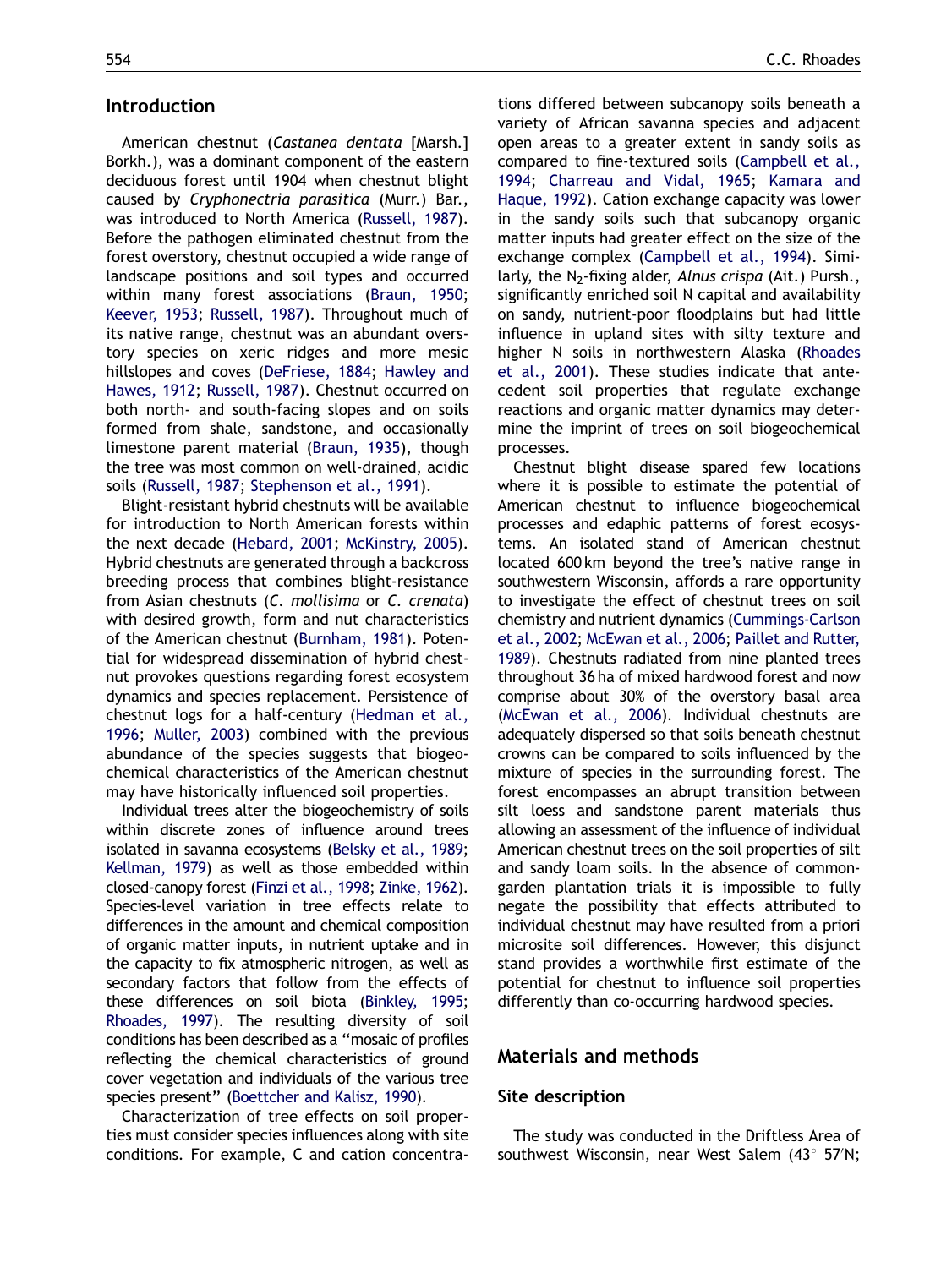<span id="page-2-0"></span>91 $^{\circ}$  03'W). Mean annual precipitation and temperature are 820 mm and  $8.5^{\circ}$ C (at La Crosse, 10 km from site); half the annual precipitation occurs from May to August [\(NOAA, 2005\)](#page-8-0). This region of bluffs and ravines remained unglaciated during the Pleistocene ([Albert, 1995\)](#page-7-0). The study area consists of a silt loess-mantled ridge and adjacent sandy loam hillslopes formed on sandstone residuum [\(Hole, 1976;](#page-8-0) [Hole and Germain, 1994](#page-8-0)). The ridgetop Greenridge soil series are fine silty (28% sand, 65% silt and 7% clay) mesic Typic Hapludalfs [\(NRCS,](#page-8-0) [2005](#page-8-0); [Simonson 2006\)](#page-9-0). The sideslope Council soil series are sandy loam (61% sand, 33% silt and 6% clay) mesic Typic Hapludalfs (Table 1). The ridgetop Greenridge loess soils also have higher pH, extractable cations  $(K^*, Ca^{2*}, Mg^{2*})$  and total N and C. Montmorillonite is the dominant clay mineral in Driftless Area loess soils, with lesser amounts of illite [\(NRCS, 2005\)](#page-8-0). The textural and mineralogical differences between the loess and sandstonederived substrates regulate a variety of soil processes that influence chemical exchange reactions, organic matter stabilization and aggregate structure, macro- and microbiological activity and plant–water relations ([Coleman et al., 2004](#page-7-0)).

The Driftless Area is part of the maple-basswood forest region [\(Braun, 1950\)](#page-7-0), where relatively xeric oak-hickory forest types intermix with more mesic northern species ([Albert, 1995](#page-7-0); [Curtis, 1959](#page-7-0)). The West Salem site is situated within the Eau Claire Subsection of the Driftless Area, among forests dominated by Quercus alba L., Q. rubra L., Carya cordiformis Michx. and Prunus serotina Ehrh. Presettlement vegetation consisted of mixed oak forest, savanna and brushlands [\(Albert, 1995\)](#page-7-0). West Salem forests intermingle northern broadleaf deciduous species such as Populus grandidentata Michx., Q. ellipsoidalis E.J. Hill and Betula papyrifera Marsh. and species common to chestnut's native range such as Tilia americana L. and Ulmus americana L.

#### Sampling and analysis

Sampling was designed to compare the effects of individual chestnut trees on chemical properties of the litter layer and surface mineral horizon of two soil series with fine silt and sandy loam texture classes (Table 1). In May 2002, twenty chestnut trees were selected within the two areas mapped as (1) Greenridge fine silts on the broad central ridge and (2) Council sandy loams on the surrounding slopes. Crowns of sample trees were contiguous with adjacent deciduous species, but were at least two canopy heights  $(>30 \,\mathrm{m})$  away from the nearest neighboring chestnut canopy. Sampled chestnuts averaged 44 cm diameter at 1.3 m height, had 4.5 m average canopy radius  $(n = 40)$ . Sample trees ranged from 20 to 65 years old ([McEwan et al.,](#page-8-0) [2006\)](#page-8-0).

Leaf litter and mineral soils were collected from 20 ''chestnut canopy'' and 20 ''mixed deciduous canopy'' locations on each soil series. Chestnut samples were located midway between the tree bole and the canopy dripline (approximately 2.5 m from the bole). Mixed deciduous samples were collected 15–25 m beyond the edge of the nearest chestnut crown, without regard for distance from the nearest tree bole. Chestnut samples were composited from two subsamples removed from opposing sides of each tree, parallel to the slope contour. Mixed deciduous samples were composited from two subsamples taken 10m apart on the contour. The O horizon was sampled by removing a  $20 \times 20$  cm quadrat using a serrated knife, and 0–10 cm mineral soil was collected from the same point with a 5-cm diameter corer.

| Soil series               | Particle size<br>Sand | Silt          | Clay         | рH           | Extractable<br>P | $K^+$         | $Mg^{2+}$     | $Ca2+$          | Total              | N              |
|---------------------------|-----------------------|---------------|--------------|--------------|------------------|---------------|---------------|-----------------|--------------------|----------------|
|                           | %                     |               |              |              | $gm^{-2}$        |               |               |                 | $\text{kg m}^{-2}$ |                |
| Greenridge fine silt 28.6 | (1.6)                 | 64.6<br>(1.5) | 6.9<br>(0.1) | 5.9<br>(0.1) | 7.0<br>(0.4)     | 20.0<br>(0.7) | 29.9<br>(0.9) | 188.8<br>(9.1)  | 3.8<br>(0.1)       | 0.28<br>(0.01) |
| Council sandy loam 61.3   | (2.2)                 | 33.1<br>(2.2) | 6.1<br>(0.2) | 5.6<br>(0.1) | 9.5<br>(0.6)     | 17.3<br>(0.7) | 24.2<br>(1.1) | 159.5<br>(12.3) | 3.4<br>(0.1)       | 0.24<br>(0.01) |
| P value                   | 0.000                 | 0.000         | 0.000        | 0.007        | 0.001            | 0.008         | 0.000         | 0.056           | 0.038              | 0.007          |

Table 1. Physical and chemical properties of loess-derived Greenridge fine silt and sandstone-derived. Council sandy loam near West Salem, Wisconsin (mean and SE for 0-10 cm depth;  $n = 20$  per soil series). Soil series differences (P value) were evaluated by one way analysis of variance.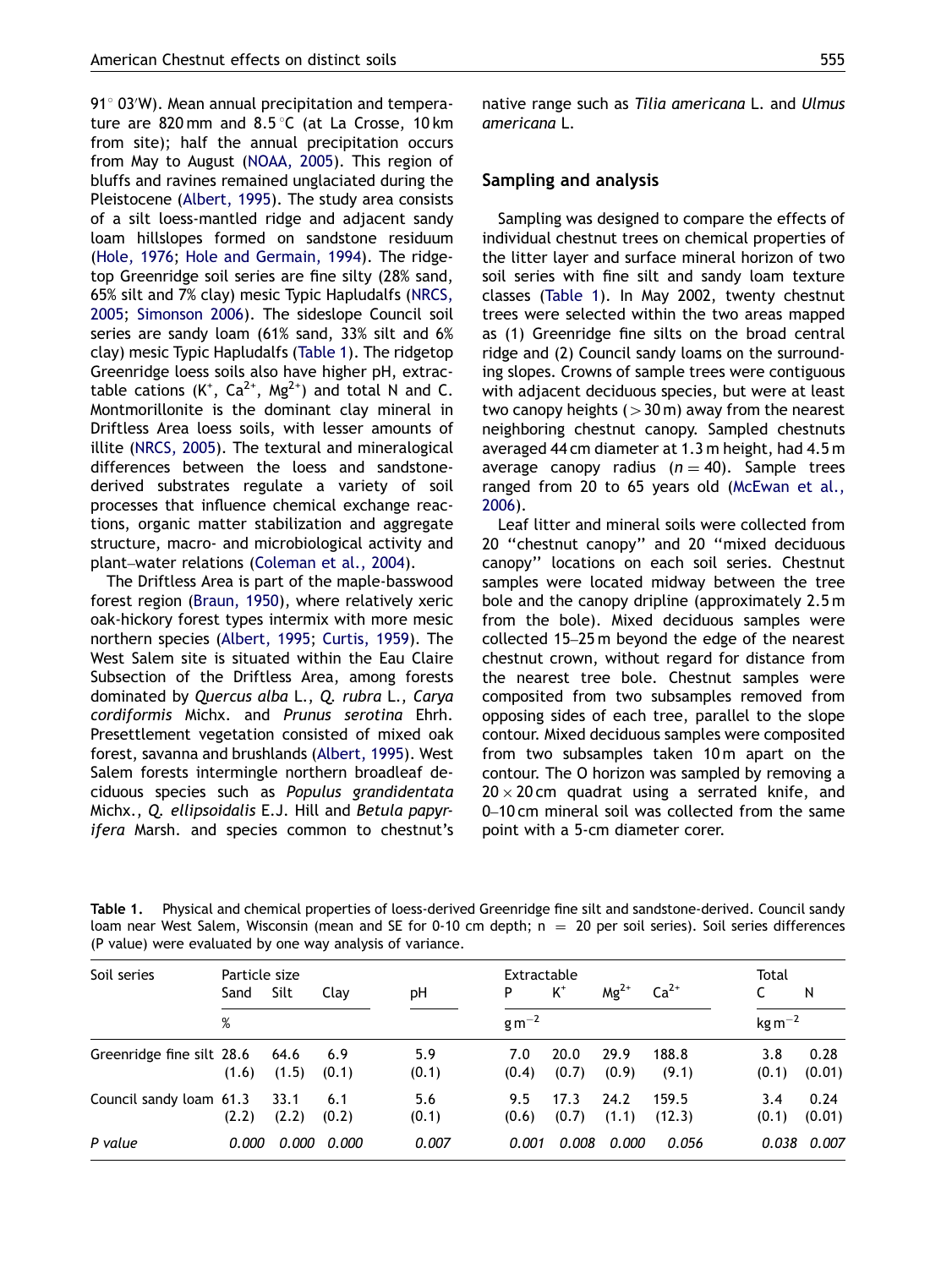<span id="page-3-0"></span>O horizon samples were rinsed with deionized water to remove adhering soil, then oven-dried for 48 h at 60 $\degree$ C. Whole and identifiable chestnut leaf fragments were then hand-separated from mixed hardwood and unidentifiable leaf litter, and weighed to estimate the dry mass. Subsamples of chestnut and mixed deciduous leaf litter were then ground and digested in  $18 M H<sub>2</sub>SO<sub>4</sub>$  using the semimicro Kjeldahl procedure (modified from [Nelson](#page-8-0) [and Sommers, 1980](#page-8-0)). Total N and P concentrations were analyzed by colorimetric spectrophotometer (Braun-Luebbe, Inc. Buffalo Grove, IL); cations were analyzed by atomic absorption (Perkin-Elmer Inc., Boston, MA).

Mineral soil samples were placed in plastic coolers immediately after sampling and stored at  $4^{\circ}$ C. Ten-gram subsamples were extracted with 50 mL of 1 M KCl within 72 h of sampling, and extracts analyzed for  $NO_3^-$  and  $NH_4^+$  by colorimetric spectrophotometry ([Bundy and Meisinger, 1994](#page-7-0)). Separate subsamples were oven-dried at 105 $\degree$ C for 24 h to determine soil moisture content. A third set of 10 g subsamples was incubated for 28 days at  $26^{\circ}$ C at field capacity ([Binkley and Hart, 1989](#page-7-0)). Field capacity was approximated as the gravimetric water content of a subsample wetted to saturation then allowed to drain for 12 h (gravimetric moisture content of about 50%). After 28 days, the incubated subsamples were extracted and analyzed as described above. Net mineralization was calculated as the change in NO $_3^-$  plus NH $_4^\ast$ , and net nitrification as the change in  $NO_3^-$  between initial and incubated extracts.

Mineral soil total C and N were analyzed by Dumas dry combustion (LECO CHN, 2000; St. Joseph, MI). Soil pH was analyzed in a 1:1 soil to deionized water slurry after one hour of agitation ([Thomas, 1996](#page-9-0)). Exchangeable phosphorus and cations were extracted with Mehlich-III reagents (0.2 N CH<sub>3</sub>COOH, 0.25 N NH<sub>4</sub>NO<sub>3</sub>, 0.015 N NH<sub>4</sub>F, 0.13 N HNO<sub>3</sub>, and 0.001 M EDTA; [Mehlich, 1984\)](#page-8-0) and analyzed by colorimetery for P and atomic absorption for cations. Soil texture was measured with the Bouyoucos hydrometer method ([Gee and Bauder,](#page-8-0) [1986](#page-8-0)).

The effect of chestnut on organic and mineral soil properties were compared among and within the two soil types. Two-way analysis of variance was used to evaluate the canopy type (chestnut versus mixed deciduous) and soil series main effects (SPSS Ver. 10.1.3, SPSS Inc., Chicago, IL). The interaction term between canopy type and soil series tests the consistency of chestnut effects across soil types. Where soil series by canopy type interactions were common, one-way analysis of variance was used to assess chestnut and mixed species forest soil differences within the individual soil series. Levene's statistic was used as a test of homogeneity of variance and data were logtransformed when necessary. Log transformation succeeded in reconciling violations of the assumption of homogeneity of variance. Significance is reported at the  $\alpha = 0.05$  critical value unless noted otherwise. Relations between chestnut canopy soil properties and tree diameter and soil physical properties were evaluated using least-squares linear regression (SPSS Inc., Chicago, IL).

## Results and discussion

Chestnut leaves from the O horizon had greater concentrations of most nutrients than the mixed deciduous species leaves (Table 2), reflecting either higher initial concentrations in fresh litterfall, or

Table 2. Chestnut and hardwood leaf litter nutrient concentrations on fine silt and sandy loam soils near West Salem, Wisconsin ( $n=20$  per soil series  $\times$  canopy type). Within columns, similar letters indicate that means within soil series / canopy type combinations are equal ( $\alpha = 0.05$ ).

| Soil series          | Canopy type             | Leaf litter nutrients |                   |        |                   |                   | Leaf litter mass |                     |
|----------------------|-------------------------|-----------------------|-------------------|--------|-------------------|-------------------|------------------|---------------------|
|                      |                         | Ν                     | P                 | Ca     | K                 | Mg                | Total            | Chestnut            |
|                      |                         | $g\text{kg}^{-1}$     |                   |        |                   |                   | $gm^{-2}$        |                     |
| Greenridge fine silt | Chestnut                | 12.31a                | 1.18a             | 15.88b | 2.83a             | 2.79a             | 615.99a          | 121.24b             |
|                      | Mixed deciduous         | 10.82b                | 0.99 <sub>b</sub> | 18.16a | 2.12 <sub>b</sub> | 2.28b             | 782.14a          | 39.95c              |
| Council sandy loam   | Chestnut                | 11.54ab               | 1.14a             | 15.15b | 2.49ab            | 2.80a             | 800.29a          | 232.51a             |
|                      | Mixed deciduous         | 11.42ab               | 1.01 <sub>b</sub> | 14.78b | 2.16 <sub>b</sub> | 2.26 <sub>b</sub> | 628.83a          | 62.36 <sub>bc</sub> |
| P values for:        | Canopy type             | 0.035                 | 0.000             | 0.088  | 0.000             | 0.000             | 0.973            | 0.000               |
|                      | Soil Series/Texture     | 0.820                 | 0.712             | 0.000  | 0.273             | 0.940             | 0.842            | 0.022               |
|                      | Canopy $\times$ Texture | 0.069                 | 0.439             | 0.019  | 0.168             | 0.804             | 0.033            | 0.124               |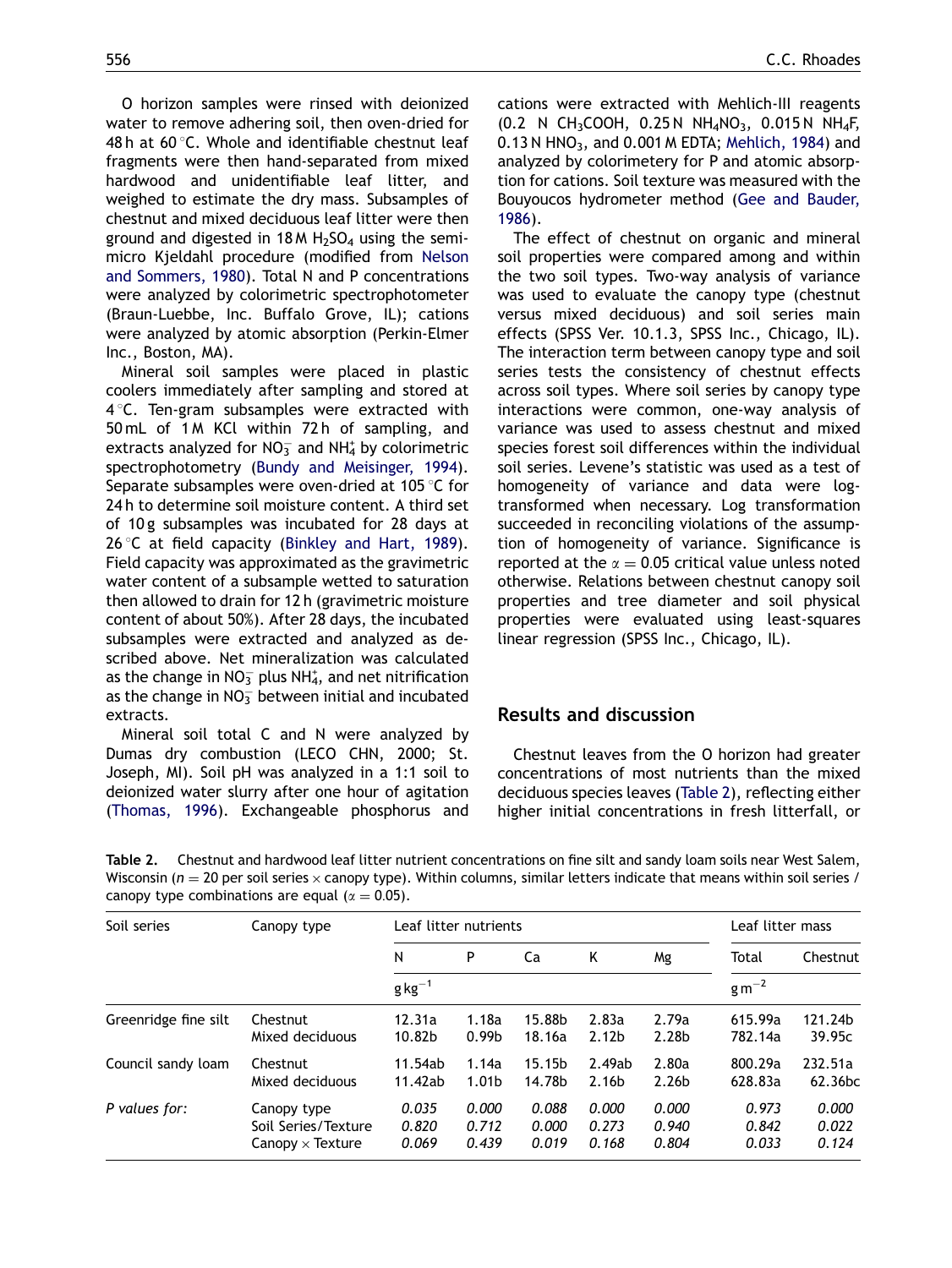<span id="page-4-0"></span>slower rates of nutrient loss in initial stages of decomposition. On silty soils, chestnut litter had higher N, P, K, and Mg and lower Ca concentrations compared to mixed deciduous litter. Concentrations of Mg and P were significantly higher in chestnut litter on sandy loam soils; K was marginally higher ( $P = 0.055$ ). Mixed-species deciduous forest floor mass was similar on sandy and silty sites. However, chestnut leaf litter and total forest floor mass were twice as high under chestnuts growing on sandy rather than silty soils and chestnut litter represented a greater proportion of total litter ([Table 2\)](#page-3-0).

Variation in decomposition rates probably explains the different O horizon properties beneath individual chestnuts on the two soil texture classes. The elemental composition of chestnut leaf litter did not differ between the two soil types and litter mass is similar [\(Table 2\)](#page-3-0). The mass of chestnut litter in the O horizon, as well as its proportion of total litter, increased with tree diameter (chestnut litter = 1.2DBH -23;  $r^2 = 0.49$ ;  $P = 0.001$ ). However, stem diameter was independent of soil texture at West Salem and the lower standing stock of chestnut litter on the fine silts probably relates to more rapid decomposition for the less acid, higher extractable cation and soil organic matter soils, rather than a difference in litter production. It is also notable that for each soil type, sand, silt and clay content did not differ beneath chestnut and mixed hardwood canopy types  $(P>0.2)$ .

Differences between chestnut and mixed deciduous forest mineral soil attributes were not consistent across soil types. Chestnut trees influenced organic matter content and N nutrition of sandy loam soils, but had no effect on the finer-textured Greenridge series (Table 3). Total soil C and N and extractable N (NH $_4^+$ +NO $_3^-$ ) were significantly higher (17%, 11%, and 12%, respectively) under chestnut trees compared to adjacent mixed-species deciduous forest and gravimetric soil moisture was marginally greater (14%;  $P = 0.058$ ). The significant increase in total inorganic soil nitrogen beneath chestnut growing on sandy loam soils is aggregated from increases in nitrate (8%) and ammonium (15%). Nitrate represents 43% and 35% of the inorganic soil nitrogen pool in sandy loam and silty soils, respectively. Net mineralization and nitrification rates were 17% and 10% higher beneath chestnut canopies on the sandy loam. The similarity between net mineralization and nitrification rates (Table 3) indicates that most of the nitrogen mineralized was nitrified, irrespective of canopy location or soil type.

Individual chestnuts had little effect on soil acidity or exchangeable cations on either soil type

| were tested by one way analysis of variance ( $n = 20$ per soil series x canopy type). |                        |      |               |        |                            |        |                    |              |                             | Table 3. Chestnut effects on mineral soil nutrient status on sandy loam and silt loam soils in western Wisconsin (0-10 cm depth). Canopy type differences (P value) |              |
|----------------------------------------------------------------------------------------|------------------------|------|---------------|--------|----------------------------|--------|--------------------|--------------|-----------------------------|---------------------------------------------------------------------------------------------------------------------------------------------------------------------|--------------|
| Soil series                                                                            | Canopy type            | 공    | Extractable   | .<br>ک | $Mg^{2+}$ Ca <sup>2+</sup> |        | <b>Total</b>       | Z            | Inorganic N<br>$NH4+ + NO3$ | Mineralization Nitrification<br><b>by</b>                                                                                                                           |              |
|                                                                                        |                        |      | $gm^{-2}$     |        |                            |        | $\text{kg m}^{-2}$ |              | $gm^{-2}$                   | $g\,m^{-2}$ 28d <sup>-1</sup>                                                                                                                                       |              |
| Greenridge fine silt Chestnut                                                          |                        |      | 6.03 7.05     | 18.70  | 30.22<br>29.65             | 199.12 | 3.87               | 0.28<br>0.28 | 0.92                        | 3.78<br>3.78                                                                                                                                                        | 3.84<br>3.84 |
|                                                                                        | Mixed deciduous        | 5.83 | 6.93          |        |                            | 178.56 | 3.82               |              |                             |                                                                                                                                                                     |              |
|                                                                                        | P value                | 0.54 | 0.71          | 0.52   | 0.77                       | 0.66   | 0.59               | 0.77         | 0.72                        | 0.86                                                                                                                                                                | 0.67         |
| Council sandy loam Chestnut                                                            |                        | 5.62 | 9.87          | 17.25  | 24.04                      | 166.45 | 3.71<br>3.16       | 0.25<br>0.22 | 1.02                        | 3.45<br>3.45                                                                                                                                                        | 3.85<br>3.51 |
|                                                                                        | <b>Mixed deciduous</b> | 5.63 | 9.18          | 17.43  | 24.45                      | 152.47 |                    |              |                             |                                                                                                                                                                     |              |
|                                                                                        | P value                |      | $0.71$ $0.67$ |        | $0.72$ $0.50$              | 0.10   | δ.                 | 0.04         | 0.08                        | 0.00                                                                                                                                                                | 0.03         |

 $\overline{\phantom{a}}$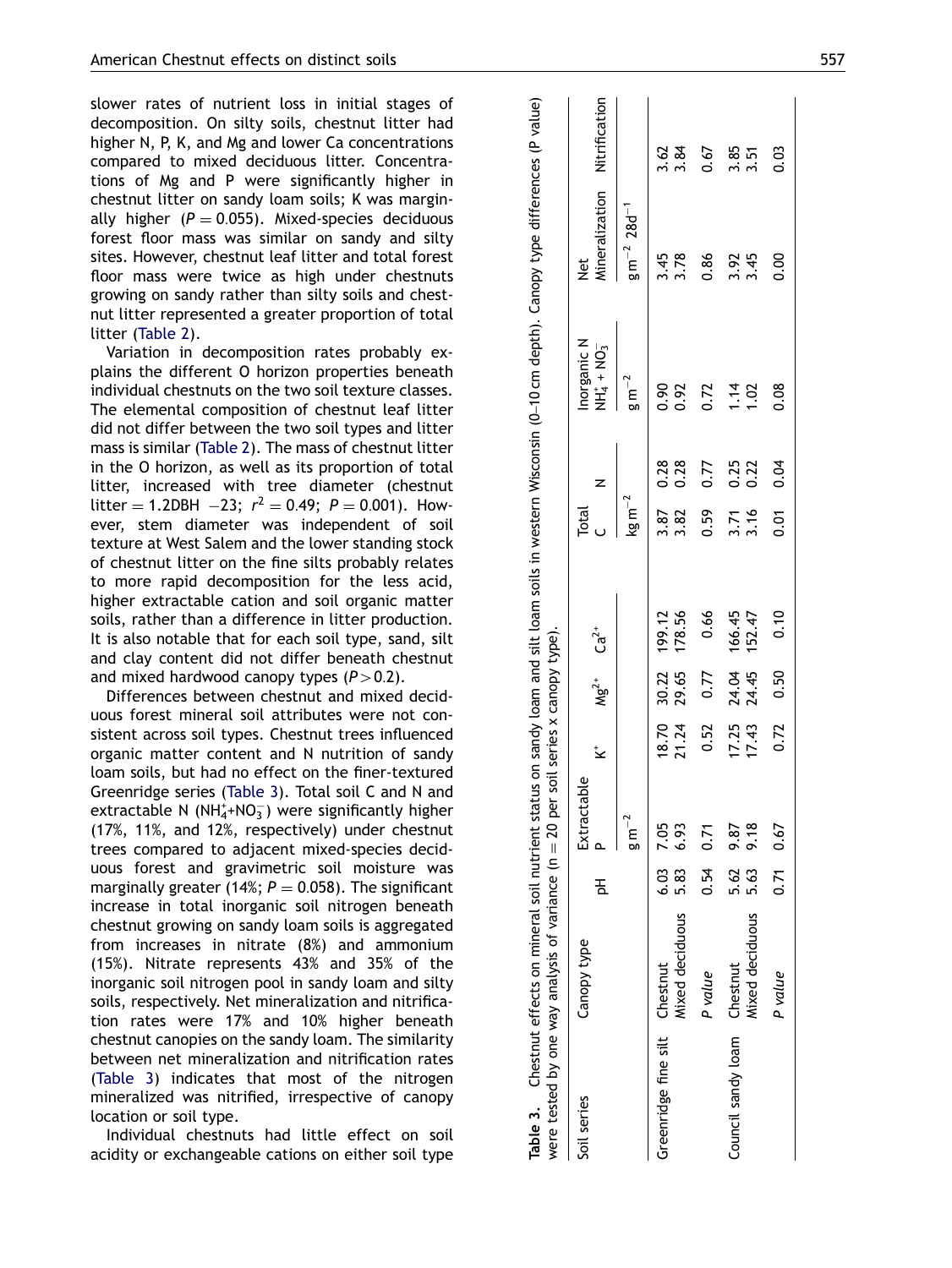([Table 3](#page-4-0)). For comparison, on sandy loam soils in northern Michigan, extractable  $Ca^{2+}$  and  $Mg^{2+}$  were twice as high in the upper 40 cm of mineral soil beneath basswood (Tilia americana L.) compared to sugar maple (Acer saccharum Marsh.; [Fujinuma](#page-8-0) [et al., 2005\)](#page-8-0). Even on steep slopes, sandy soil beneath individual yellow poplar (Liriodendron tulipifera L.) trees had significantly higher pH (0.6 units) and extractable cations  $(Ca^{2+}$ , Mg<sup>2+</sup> and K+ , increase 1.6-, 2.3- and 1.5-fold, respectively) compared to hemlock soil (Tsuga canadensis L.). However, yellow poplar did not differ from mixed deciduous species ([Boettcher and Kalisz, 1990](#page-7-0)).

The chestnut effect on soil nitrogen availability was also low compared to the range of species effects reported among North American trees species. Net mineralization often differs by 50% or more between species growing in adjacent plantings ([Binkley and Giardina, 1998](#page-7-0)) compared to the 17% difference measured between chestnut and a mixture of northern hardwoods on sandy loams at West Salem. On fine silty, loess-derived Alfisols at the Coulee Experimental Forest  $($  ~10 km south of West Salem, WI), for example, annual net mineralization and nitrification differed 2-fold between 28-year old stands of native broadleaf deciduous and conifer species [\(Gower and Son, 1992\)](#page-8-0).

#### Controls on chestnut effects

The influence of American chestnut differed between the fine- and coarse-textured soils. Welldrained, sandy soils are commonly considered optimal for chestnut growth [\(Russell, 1987\)](#page-9-0), so tree performance may explain the pattern; however, average diameter of sampled chestnuts was similar between soil types (43 cm vs. 45 cm on silt and sandy soils, respectively). Further, at a site 20 km east of West Salem, WI, mean height (6.4 m) and diameter (6.4 cm) of 7- and 8- year old chestnut seedlings differed little between planting blocks on coarse-loamy and fine-silty soils ([Jacobs](#page-8-0) [and Severeid, 2004\)](#page-8-0).

An alternative explanation is that the influence of chestnut is more apparent in the coarser Council sandy loam soils, whereas the biogeochemical effect of the species is buffered by the higher cation exchange capacity, organic matter content and overall nutrient status of the Greenridge silt loam [\(Table 1\)](#page-2-0). Soil texture contributes to regulation of soil chemistry, N cycling and organic matter content in a wide variety of forest ecosystems ([Finzi et al., 1998;](#page-8-0) [Fujinuma et al., 2005](#page-8-0); [Giardina](#page-8-0) [et al., 2001;](#page-8-0) [Pastor et al., 1984](#page-8-0); [Reich et al., 1997](#page-8-0)). For example, the combination of silt and clay relates positively to net mineralization and nitrification rates in southern Wisconsin forest soils [\(Pastor et al., 1984\)](#page-8-0), and variation in net N transformations are explained more by soil texture than by forest species composition [\(Reich et al.,](#page-8-0) [1997](#page-8-0)). On the coarse-textured sandy loams at West Salem, silt content (but not clay) explained a significant amount of variation in both total and inorganic soil N pools and net nitrification rates (Fig. 1). Total soil N more than doubled across the 25% range in silt content found in the sandy loams; total soil C increased similarly (C Mg/ha = 13+0.74\*Silt %;  $r^2 = 0.58$ ; P<0.001).



Figure 1. Least-squares linear relations between silt content and (a) total and (b) inorganic soil nitrogen and (c) net nitrification in surface mineral soils (0–10 cm depth) beneath the canopies of chestnut growing on sandy loam and fine silt soils. Regression line, equation and significance shown for sandy loam soil; similar relations were non-significant in fine silt soils.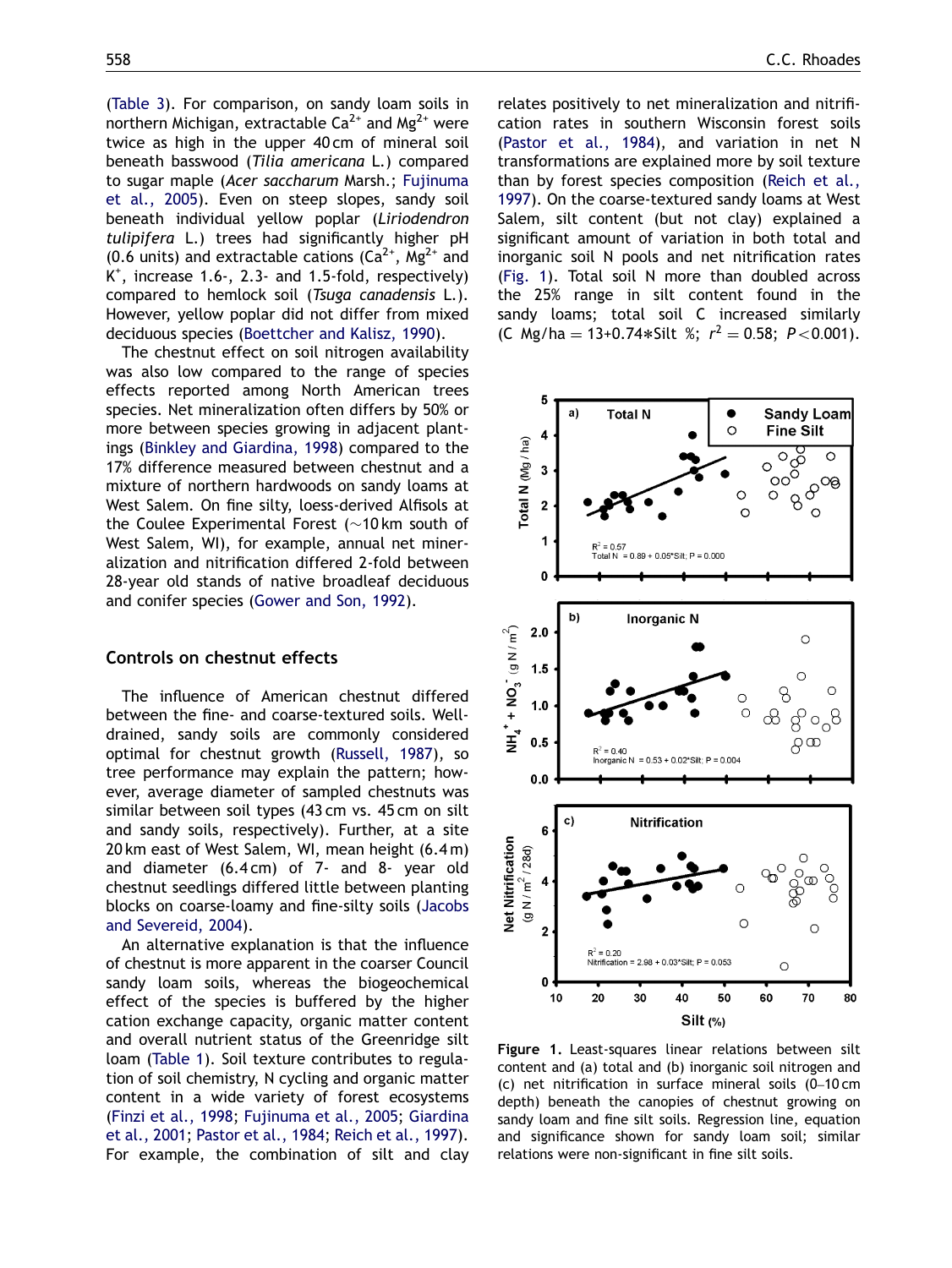However, these relations were absent in the finetextured soils, where silt content exceeded 50%.

Soil changes with increased tree diameter may represent the cumulative influence of individual chestnuts. Based on diameter–age relations developed by [McEwan et al. \(2006\),](#page-8-0) sample trees ranged from 20 to 65 years old. Stem diameter explained 25% of the variation in net mineralization (Fig. 2a), though it was unrelated to total soil C or N. Soil pH and extractable  $Ca^{2+}$  declined significantly with increasing tree girth (Fig. 2b and c) on sandy loam, though not on fine silt soils. Depletion of base cations from the soil exchange complex and storage in tree biomass may explain both the decline in



Figure 2. Linear relation between diameter and (a) net mineralization, (b) soil pH and (c) extractable calcium in mineral soils collected beneath canopies of American chestnuts on sandy loams and fine silts at West Salem. Regression line, equation and significance shown for sandy loams only; similar relations were non-significant in fine silt soils.

exchangeable soil calcium and the increased soil acidity measured beneath chestnut canopies on the sandy loam soils [\(Binkley and Valentine, 1991\)](#page-7-0). Conversely, the greater amount of weatherable minerals may have buffered chemical changes associated with chestnut growth on the base cation rich loess soils.

#### Implications for chestnut restoration

Results from this single-tree study demonstrate the potential for chestnut to alter nutrient dynamics in the litter and mineral soil horizons relative to a diverse species mixture including oaks, hickory, aspen and birch. The effect of chestnut on soil chemistry, nitrogen transformations and other belowground attributes will continue to accrue as individual trees grow (Fig. 2) or as their relative abundance increases. While the West Salem stand allows a unique opportunity to study the effect of sizeable chestnut trees within a North American forest, the diameter of mature chestnut in preblight forests greatly exceeded the mean diameter of the trees included in this study. The largest tree sampled for this study had a 71 cm diameter and the largest of the nine original West Salem trees measured 135 cm in girth at 120 years. Mature chestnuts often exceed 1 m in diameter ([Ashe,](#page-7-0) [1912;](#page-7-0) [Smith, 2000\)](#page-9-0), and in the absence of substantial chestnut blight disease ([Cummings-Carlson](#page-7-0) [et al., 2002](#page-7-0)), the West Salem chestnuts might have doubled or tripled their diameter in the coming two to three decades ([McEwan et al., 2006](#page-8-0)).

Significant chestnut effects also may emerge once its abundance surpasses a certain threshold. With increased sugar maple (Acer saccharum L.) abundance for example, soil C:N and nitrification rates decline gradually ([Finzi et al., 1998;](#page-8-0) [Lovett](#page-8-0) [et al., 2004](#page-8-0)), until the species exceeds 50% of the stand; at that point, nitrate leaching increases more than 10-fold ([Mitchell et al., 2003\)](#page-8-0). Unfortunately, the recent arrival of chestnut blight disease [\(Cummings-Carlson et al., 2002](#page-7-0); [Jarosz et al., 2002](#page-8-0)) will limit the long-term value of West Salem for assessing how further increases in density and size add to chestnut's influence on soil properties.

In future plantings, site and soil conditions may define the boundaries within which blight-resistant chestnut influence soils or other ecosystem attributes. At West Salem, texture determined the extent of chestnut's biogeochemical imprint on soils, but had no effect on tree growth. Across a broader range of edaphic conditions, texture may also determine chestnut performance. In pre-blight forests, chestnut dominance was often greatest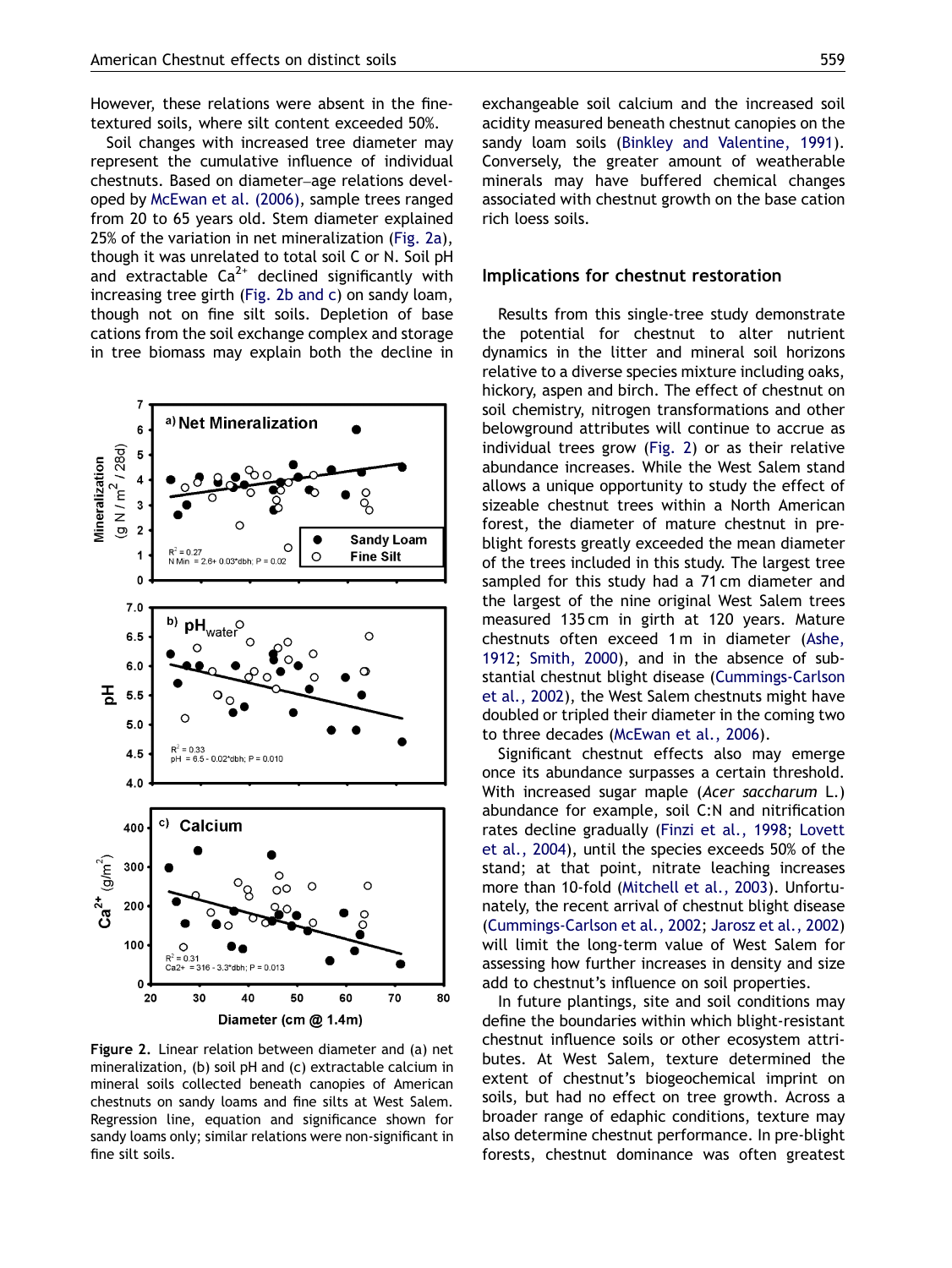<span id="page-7-0"></span>across a wide range of well-drained soils (Braun, 1935; [McEwan et al., 2005](#page-8-0); [Rhoades and Park,](#page-8-0) [2001](#page-8-0); [Russell, 1987](#page-9-0)). On clayey, poorly drained or compacted soils chestnut growth and health were impaired by the prevalence of soil pathogens, such as phytophthora root rot (Anagnostakis, 2002; [Rhoades et al., 2003](#page-8-0)).

This study examined soil patterns associated with several decades of chestnut development. I expect the single-tree patterns reflect chestnut's effect on soil properties more than the influence of previous soil characteristics on chestnut establishment; on both soil types, soil texture was similar beneath chestnut and mixed species canopies. Controlled experiments are needed to test this expectation, but until those experiments are developed and monitored for decades, this descriptive study provides the best available information on the likely effects of chestnut on soils. Replicated planting trials of blight-resistant chestnut and other appropriate species on a variety of soil types will also help separate chestnut and other species soil effects from site differences and will increase understanding of feedbacks between chestnut's influence on soil properties and the tree's fitness or abundance (Binkley and Giardina, 1998; [Van](#page-9-0) [Breeman and Finzi, 1998\)](#page-9-0).

## Acknowledgements

Thanks to Sally Dahir and Jane Cummings-Carlson of Wisconsin Department of Natural Resources for maps and orientation and to Andy Jarosz and Anita Davelos for introduction to the site and invitation to conduct this work. Many thanks to Dan Binkley, Christian Giardina, Ryan McEwan, Susan Miller and Dan Richter for thoughtful review comments that greatly improved the manuscript. The Bockenhaur and Rhymes families graciously allowed access to the site. This work was supported by the Kentucky Agricultural Experiment Station and the University of Kentucky, Department of Forestry. Special thanks to Janice Sand, Mac Callaham Jr. and Paul Hendrix for including this work in the Festschrift for David C. Coleman.

## References

Albert, D.A., 1995. Regional landscape ecosystems of Michigan, Minnesota, and Wisconsin: a working map and classification. Gen. Tech. Rep. NC-178. St. Paul, MN: USDA, Forest Service, North Central Forest Experiment Station.

- Anagnostakis, S.L., 2002. The effect of multiple importations of pests and pathogens on a native tree. Biological Invasions 3, 245–254.
- Ashe, W.W., 1912. Chestnut in Tennessee. Tennessee Geological Survey Bulletin 10-B, Nashville, TN.
- Belsky, A.J., Amundson, R.G., Duxbury, J.M., Riha, S.J., Mwonga, S.M., 1989. The effects of trees on their physical, chemical, and biological environments in a semi-arid savanna in Kenya. J. Appl. Ecol. 26, 1005–1024.
- Binkley, D., 1995. The influence of tree species on forest soils: Processes and patterns. In: Mead, D.J., Cornforth, I.S. (Eds.), Proceedings of the Trees and Soil Workshop. Lincoln University Press, Lincoln University, New Zealand.
- Binkley, D., Giardina, C.P., 1998. Why do tree species affect soils? The Warp and Woof of tree–soil interactions. Biogeochemistry 42, 89–106.
- Binkley, D., Hart, S.C., 1989. The components of nitrogen availability assessments in forest soil. Adv. Soil Sci. 10, 57–112.
- Binkley, D., Valentine, D., 1991. Fifty-year biogeochemical effects of green ash, white pine, and Norway spruce in a replicated experiment. For. Ecol. Manage. 40, 13–25.
- Boettcher, S.E., Kalisz, P.J., 1990. Single-tree influence on soil properties in the mountains of eastern Kentucky. Ecology 71, 1365–1372.
- Braun, E.L., 1935. The vegetation of Pine Mountain, Kentucky: An analysis of the influence of soils and slope exposure as determined by geological structure. Am. Midland Nat. 16, 517–565.
- Braun, E.L., 1950. Deciduous Forests of Eastern North America. Blakiston Co, Philadelphia.
- Bundy, L.G., Meisinger, J.J., 1994. Nitrogen availability indices. In: Weaver, R.W., Angle, J.S., Bottomly, P.S. (Eds.), Methods of soil analysis. Part 2. Agron. Mongr. 5. Am. Soc. Agron. and Soil Sci. Soc. Am., Madison, pp. 951–984.
- Burnham, C.R., 1981. Blight-resistant American chestnut: there's hope. Plant Disease 65, 459–460.
- Campbell, B.M., Frost, P., King, J.A., Mawanza, M., Mhlanga, L., 1994. The influence of trees on soil fertility on two contrasting semi-arid soil types at Matopos, Zimbabwe. Agroforestry Sys. 28, 159–172.
- Charreau, C., Vidal, P., 1965. Influence de L'Acacia albida Del. sur le sol, nutrition minerale et rendements des mils Pennisetum au Senegal. L'Agronomie Tropicale 6–7, 600–626.
- Coleman, D.C., Crossley Jr., D.A., Hendrix, P.F., 2004. Fundamentals of Soil Ecology, 2nd Ed. Elsevier Publishing, San Diego.
- Cummings-Carlson, J.E., Paillet, F.L., Dahir, S.E., 2002. Ecological history and early disease management of an isolated stand of American chestnut in Wisconsin. Phytopathology 92, S94.
- Curtis, J.T., 1959. The Vegetation of Wisconsin. The University of Wisconsin Press, Madison, WI.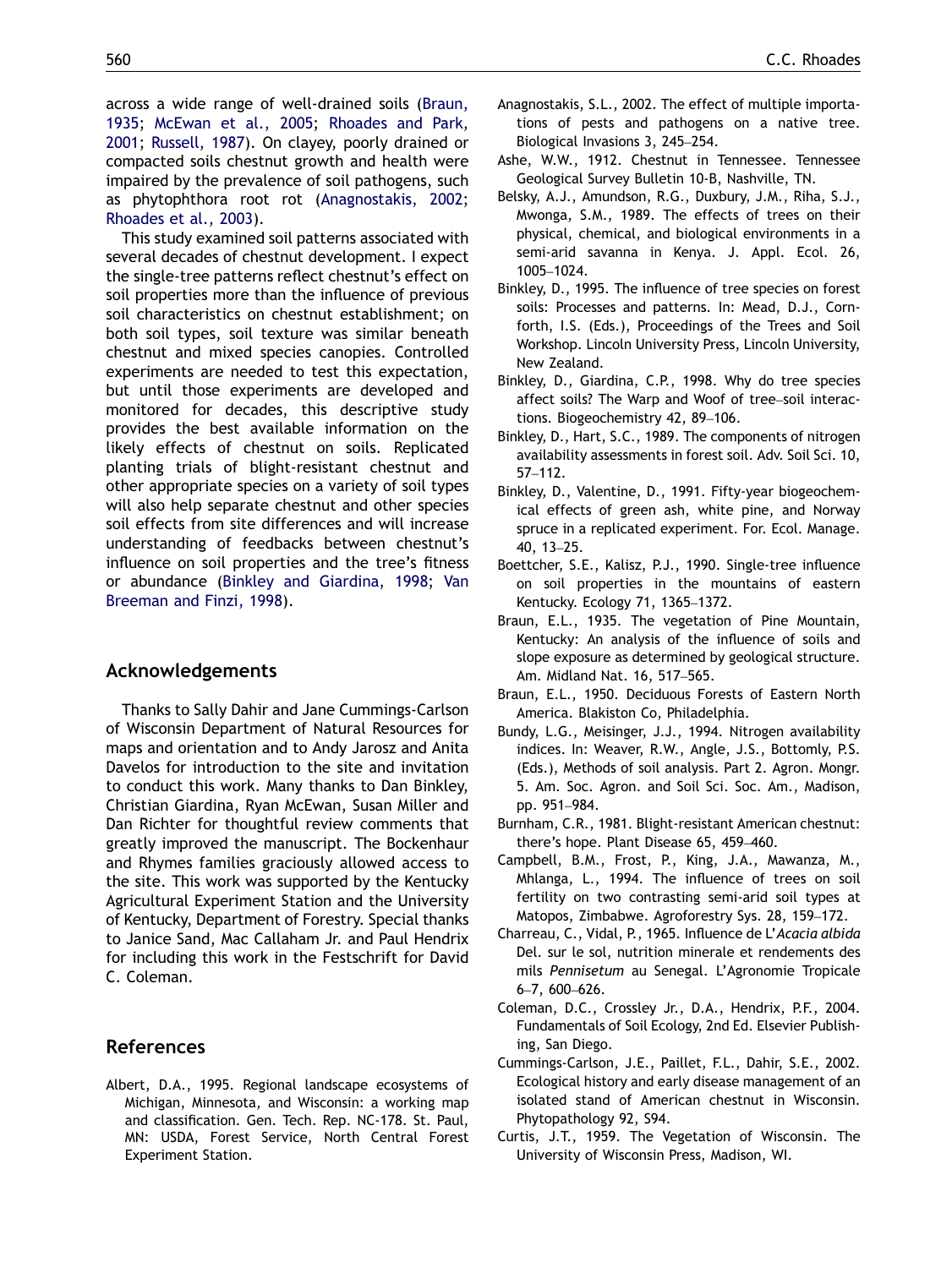- <span id="page-8-0"></span>DeFriese, L.H., 1884. Report on the timbers of the north Cumberland: Bell and Harlan counties. Kentucky Geological Survey, Frankfort, KY.
- Finzi, A.C., Canham, C.D., Van Breeman, N., 1998. Canopy tree–soil interactions within temperate forests: species effects on pH and cations. Ecol. Appl. 8, 447–454.
- Fujinuma, R., Bockheim, J., Balster, N., 2005. Basecation cycling by individual tree species in old-growth forest of Upper Michigan, USA. Biogeochemistry 74, 357–376.
- Gee, G.W., Bauder, J.W., 1986. Particle-size analysis. In: Klute, A. (Ed.), Methods of Soil Analysis: Physical and Mineralogical Methods, Part 1. 2nd Ed. Am. Soc. of Agron., Madison, pp. 383–412.
- Giardina, C.P., Ryan, M.G., Hubbard, R.M., Binkley, D., 2001. Tree species and soil textural controls on carbon and nitrogen mineralization rates. Soil Sci. Soc. Am. J. 65, 1272–1279.
- Gower, S.T., Son, Y., 1992. Differences in soil and leaf litterfall nitrogen dynamics for five forest plantations. Soil Sci. Soc. Am. J. 56, 1959–1966.
- Hawley, R.C., Hawes, A.F., 1912. Forestry in New England: A Handbook of Eastern Forest Management, 1st ed. Wiley, New York.
- Hebard, F.V., 2001. Backcross breeding program produces blight-resistant American chestnuts. Ecol. Restoration 19, 252–254.
- Hedman, C.W., Van Lear, D.H., Swank, W.T., 1996. Instream large woody debris loading and riparian forest seral stage associations in the southern Appalachian Mountains. Can. J. For. Res. 26, 1218–1227.
- Hole, F.D., 1976. Soils of Wisconsin. University of Wisconsin Press, Madison.
- Hole, F.D., Germain, C.E., 1994. Natural divisions of Wisconsin. Madison, WI: Wisconsin Department of Natural Resources. Map and accompanying text.
- Jacobs, D.F., Severeid, L.R., 2004. Dominance of interplanted American chestnut (Castanea dentata) in southwestern Wisconsin, USA. For. Ecol. Manage. 191, 111–120.
- Jarosz, A.M., Dahir, S.E., Double, M.L., 2002. Spatial patterns of blight and hypovirus spread within the West Salem chestnut stand. Phytopathology 92, S94.
- Kamara, C.S., Haque, I., 1992. Faidherbia albida and its effects on Ethiopian highland Vertisols. Agroforestry Sys. 18, 17–29.
- Kellman, M., 1979. Soil enrichment by neotropical savanna trees. J. Ecol. 67, 565–577.
- Keever, C., 1953. Present composition of some stands of the former oak-chestnut forest in the southern Blue Ridge Mountains. Ecology 34, 44–54.
- Lovett, G.M., Weathers, K.C., Arthur, M.A., Schultz, J.C., 2004. Nitrogen cycling in a northern hardwood forest: Do species matter? Biogeochemistry 67, 289–308.
- McEwan, R.W., Rhoades, C.C., Beiting, S., 2005. Castanea dentata ([Marsh.] Borkh.) in the pre-settlement vegetation of Mammoth Cave National Park, central Kentucky. Natural Areas J. 25, 275–281.
- McEwan, R.W., Keiffer, C.H., McCarthy, B.M., 2006. Dendrochronology of American chestnut (Castanea dentata) in a disjunct stand of oak-chestnut forest. Can. J. For. Res. 36, 1–11.
- McKinstry Jr., R.B., 2005. Ecosystem restoration and federal land policy: Reexamination in light of the American Chestnut restoration effort. In: Steiner, K.C., Carlson, J.E. (Eds.), Proceedings of the Conference on Restoration of American Chestnut on Forest Lands. May 2004. Asheville, NC.
- Mehlich, A., 1984. Mehlich 3 soil test extractant: A modification of Mehlich 2 extractant. Comm. Soil Sci. Plant Anal. 15, 1409–1416.
- Mitchell, M.J., Driscoll, C.T., Inamdar, S., McGee, G.G., Mbila, M.O., Raynalm, D.J., 2003. Nitrogen biogeochemistry in the Adirondack Mountains of New York: Hardwood ecosystems and associated surface waters. Env. Poll. 123, 355–364.
- Muller, R.N., 2003. Landscape patterns of change in coarse woody debris accumulation in an old-growth deciduous forest on the Cumberland Plateau, southeastern Kentucky. Can. J. For. Res. 33, 763–769.
- Nelson, D., Sommers, L., 1980. Total nitrogen of soil and plant tissue. J. Assoc. Anal. Chem. 63, 770–778.
- NOAA, 2005. Midwestern Regional Climate Center. 2005. Historical Climate Data; Station: 474370 La Crosse, WI 1971-2000 NCDC. [http://sisyphus.sws.uiuc.edu/](http://sisyphus.sws.uiuc.edu/climate_midwest/historical/temp/wi/474370_tsum.html) [climate\\_midwest/historical/temp/wi/474370\\_tsum.html](http://sisyphus.sws.uiuc.edu/climate_midwest/historical/temp/wi/474370_tsum.html).
- NRCS, 2005. La Crosse County, Wisconsin, Tabular Data Version 3. USDA Natural Resources Conservation Service.
- Paillet, F.L., Rutter, P.A., 1989. Replacement of native oak and hickory species by the introduced American chestnut (Castanea dentata) in southwestern Wisconsin. Can. J. Bot. 67, 3457–3469.
- Pastor, J., Aber, J.D., McClaugherty, C.A., Melillo, J.M., 1984. Aboveground production and N and P cycling along a nitrogen mineralization gradient on Blackhawk Island, Wisconsin. Ecology 65, 256–268.
- Reich, P.B., Grigal, D.F., Aber, J.D., Gower, S.T., 1997. Nitrogen mineralization and productivity in 50 hardwood and conifer stands on diverse soils. Ecology 78, 335–347.
- Rhoades, C.C., 1997. Single-tree influences on soil properties in agroforestry: lessons from natural forest and savanna ecosystems. Agroforestry Sys. 35, 71–94.
- Rhoades, C.C., Park, A.C., 2001. Pre-blight abundance of American chestnut in Kentucky. J. Am. Chestnut Found. 15, 36–44.
- Rhoades, C.C., Oskarsson, H., Binkley, D., Stottlemyer, R., 2001. Alder (Alnus crispa) effects on soils in ecosystems of the Agashashok River valley, northwest Alaska. Ecoscience 8, 89–95.
- Rhoades, C.C., Brosi, S.L., Dattilo, A.J., Vincelli, P., 2003. Soil compaction and moisture controls on incidence of Phytophthora root rot on American Chestnut seedlings. For. Ecol. Manage. 184, 47–54.